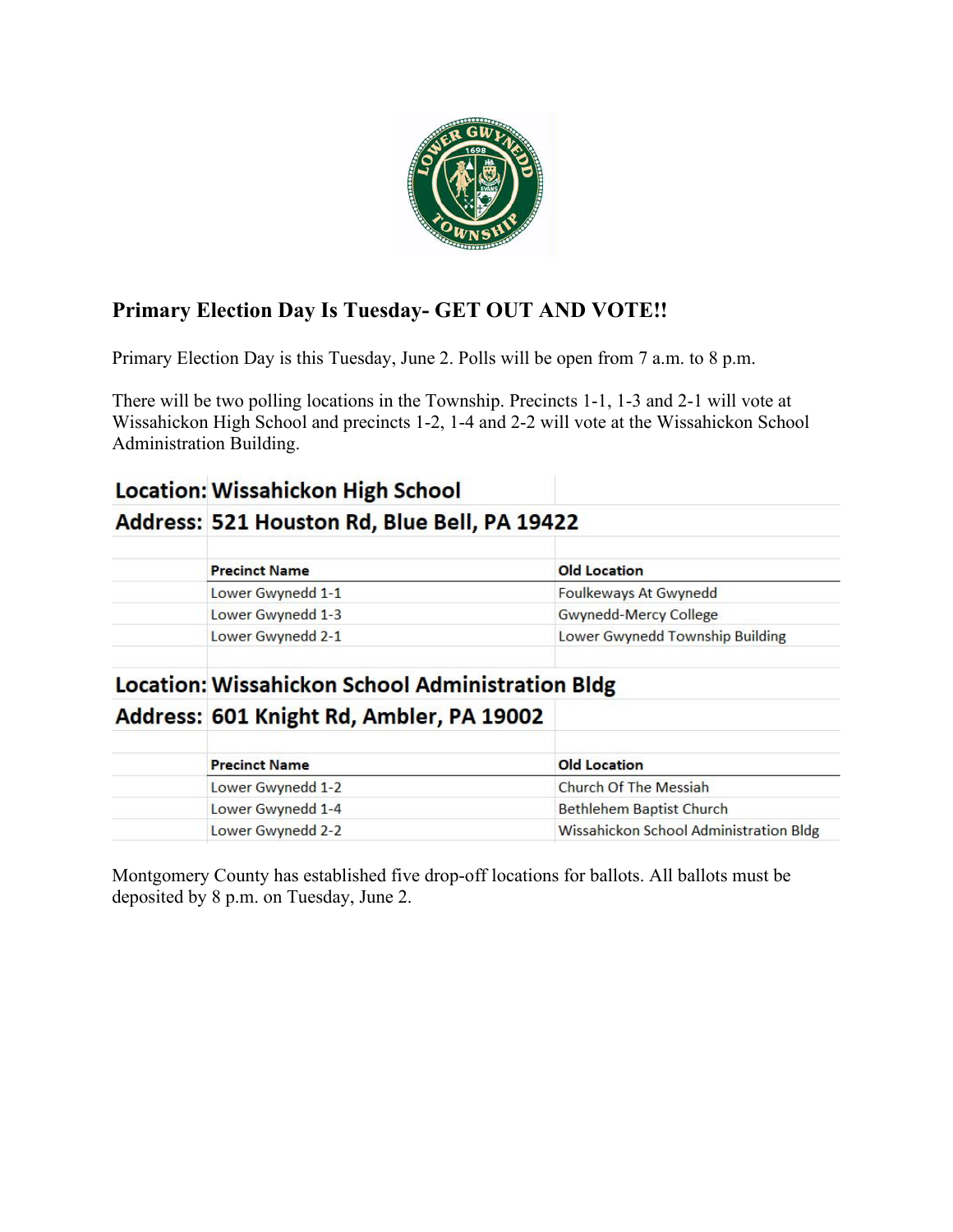

#### **2020 Primary Election Secure Ballot Box Drop-Off Locations**

Secure boxes will be placed throughout Montgomery County for constituents to drop-off their ballots prior to the Primary Election on Tuesday, June 2, 2020. Secure boxes will be available for the public to return their completed ballots at the locations listed below through June 2, 2020. Completed ballots must be placed in the drop-off boxes by the time the polls close at 8pm on Election Day, Tuesday, June 2, 2020.

#### Norristown - One Montgomery Plaza Walk-up drop-off

425 Swede Street, Norristown, PA 19401 Drop off located in the lobby of One Montgomery Plaza Parking is available for free at the Airy Street parking lot Awailable Parn-Spm Monday-Friday and Ram-Zpm at the corner of Airy and Dekalb Streets. Available 7am-8pm daily through June 2, 2020 with the exception of Memorial Day, May 25, 2020. Memorial Day hours will be 9am-Dom.

#### Green Lane - Green Lane Park Drive-up drop-off

3144 Snyder Road, Green Lane, PA 18054 Available 9am-5pm Monday-Friday and 9am-2pm Available 9am-Spm Monday-Friday and 9am-2pm Available 9am-5pm Monday-Friday and 9am-<br>Saturday-Sunday with the exception of Memorial Day. Saturday-Sunday with the exception of Mem<br>May 25, 2000 and Election Day June 2, 2000. May 25, 2000 and Election Day June 2, 2000. Memorial Day hours will be Ram-Dpm Election Day hours will be 9am-Bpm

#### **Lansdale - Montgomery County Community Connections Office** Drive-up Drop-off

421 West Main Street, Lansdale, PA 19446 Available 9am-5pm Monday-Friday and 9am-2pm Saturday-Sunday with the exception of Memorial Day. May 25, 2020 and Election Day June 2, 2020. Memorial Day hours will be Ram-I2pm Election Day hours will be Ram Spm

#### **Pottstown - Montgomery County Community College-South Hall** Drive-up Drop-off

IDI College Drive, Pottstown, PA 19464 aturday-Sunday with the exception of Memorial Day. May 25, 2020 and Election Day June 2, 2020. Memorial Day hours will be 9am-12pm Election Day hours will be 9am-8pm

#### Willow Grove - Eastern Court House Annex<br>Drive on Drea off **Drive-up Drop-off**

102 North York Road, Willow Grove, PA 19090 Available 9am-Spm Monday-Friday and 9am-2pm Saturday-Sunday with the exception of Memorial Day. Memorial Day hours will be 9am-Dom Election Day hours will be 9am Bom

For more information, visit [Montgomery County Voter Services.](https://www.montcopa.org/753/Voter-Services)

# **Congratulations Class of 2020**

The Township offers best wishes to all the students of the Class of 2020. The coronavirus has disrupted graduation ceremonies but it cannot take away from the many accomplishments of students throughout the Township and the region. We know you will go on to great things.

The [Wissahickon High School Class of 2020](https://www.wsdweb.org/) will mark graduation with a car parade beginning at noon on Thursday, June 4. Please note the parade route and come out and congratulate them on their accomplishments.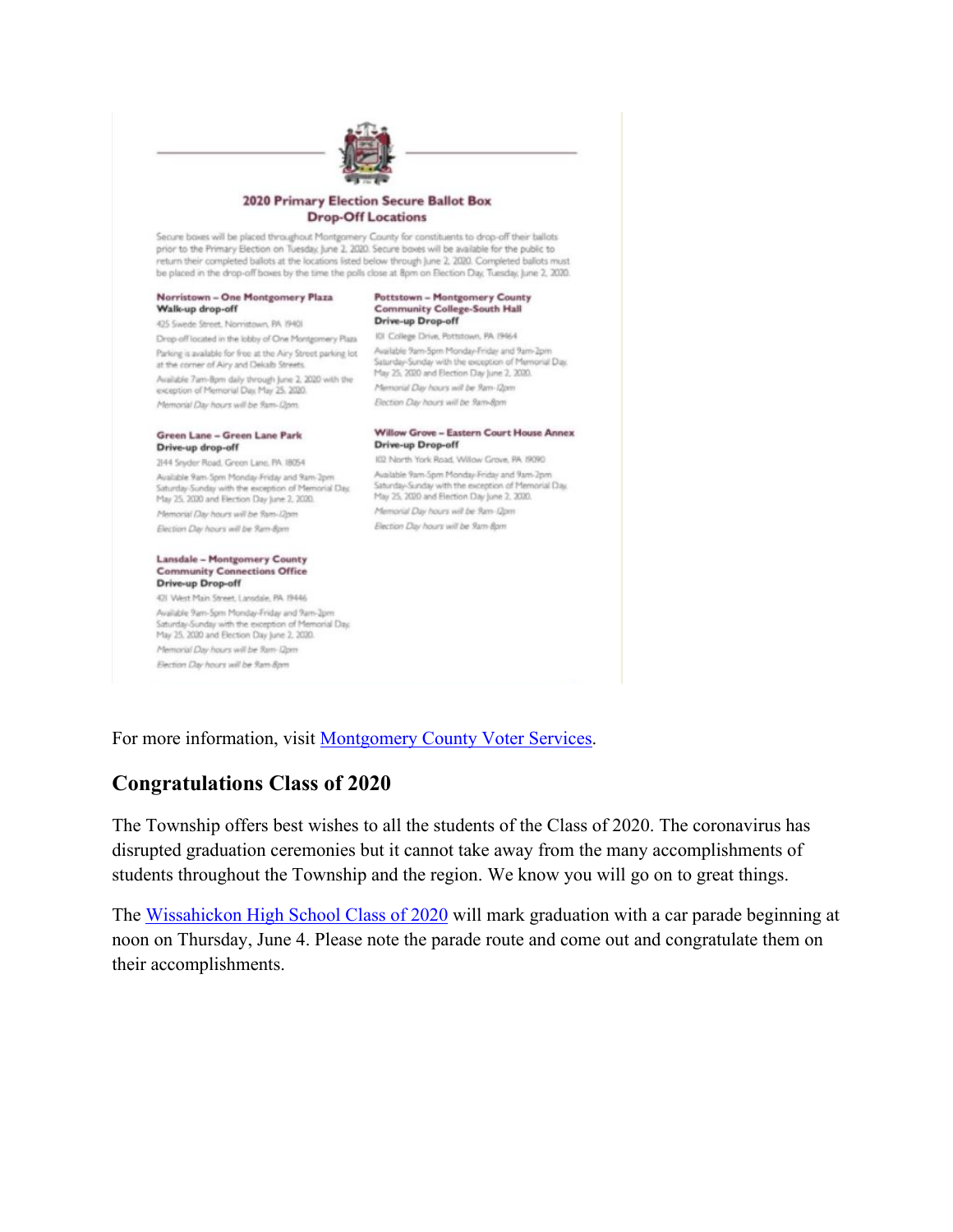

## **Montgomery County Expected To Go To Yellow Reopening Phase Next Week**

Montgomery County and other counties in southeastern Pennsylvania are expected to move to the state's yellow reopening phase on June 5, Governor Wolf said last week.

[Click here for the Governor's announcement on reopening](https://www.governor.pa.gov/newsroom/gov-wolf-adds-eight-counties-to-yellow-and-17-to-green-on-may-29-remainder-to-yellow-on-june-5/)

[Click here for information on Pennsylvania's reopening plan and guidelines for yellow and green](https://www.governor.pa.gov/process-to-reopen-pennsylvania/)  [phases](https://www.governor.pa.gov/process-to-reopen-pennsylvania/)

Lower Gwynedd will still have restricted access to the building and continues to encourage residents to call 215-646-4302 to reach the Township or for a quicker response by emailing